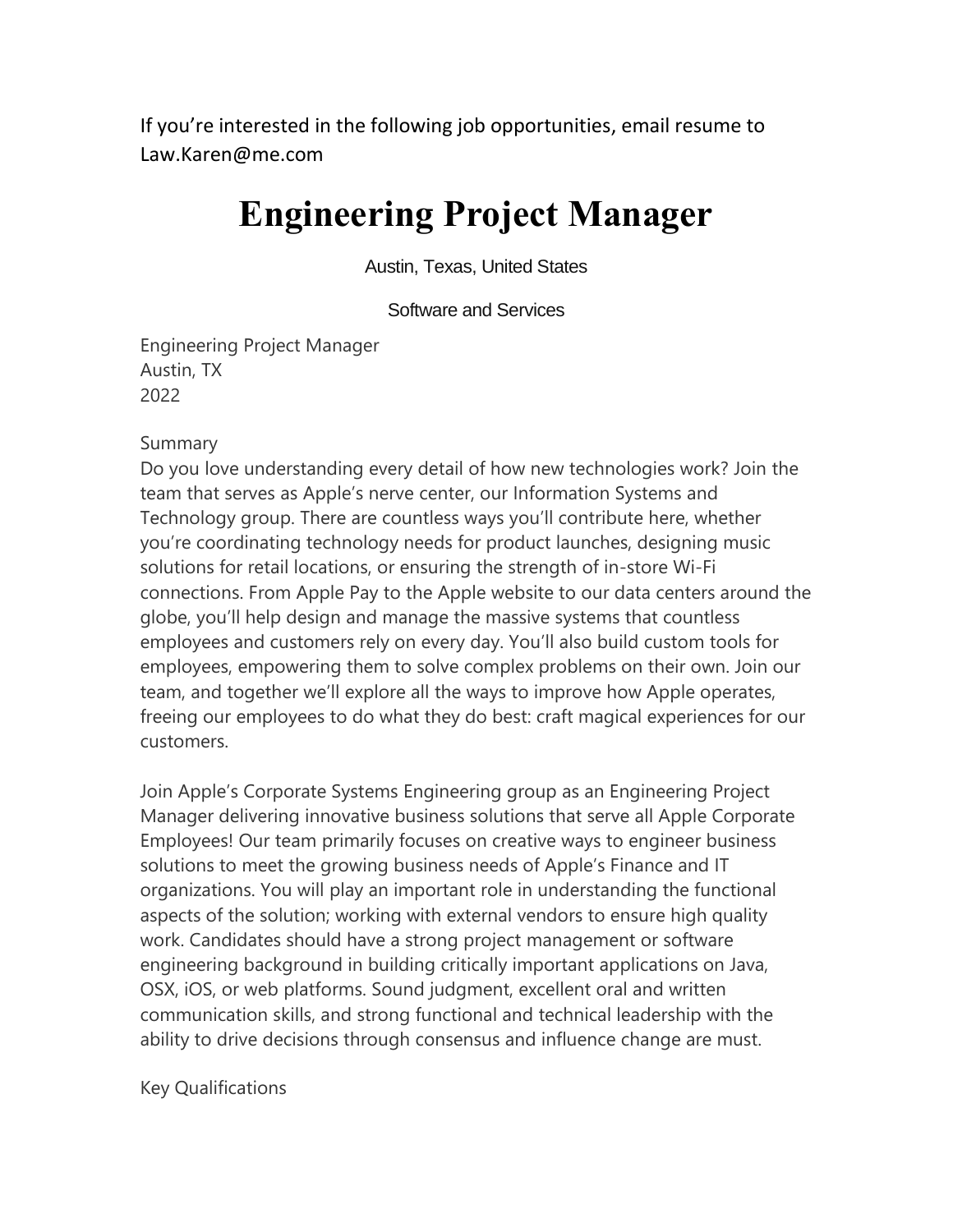- Passionate and hands-on experience in software development, architecture and working knowledge of the full SW development lifecycle.
- Proven ability to partner and collaborate with business teams to grasp business needs, processes and all related functional aspects; influence and deliver technical solutions.
- Minimum of 5+ years of project or product management or engineering experience.
- Experience implementing packaged solutions is a plus.
- Domain expertise in Channel Sales, Procurement and Finance organizations.
- Conversant with application infrastructure upkeep, maintenance activities including upgrades and patching security vulnerabilities.

## **Description**

Collaborate with technical staff to evaluate solutions and work directly with business to identify priorities and plan releases, as per the roadmap. Drive initiatives with the team from inception, through strategic development, production to completion. Monitor project scope, cost, schedules and risks. Own and review deliverables for accuracy, quality, application performance and completeness. Chair and facilitate design and code reviews, set best practices, coding standards, occasionally assist in debugging and resolving urgent issues. Undertake technical accountability for all deliverables. Effectively lead dev team members from on-site and off shore vendor teams; plan and assign tasks and be responsible for vendor deliverables.

## Education & Experience

- BS/MS in CS or equivalent degree, plus minimum of 5 years SW development
- Project management Certification a plus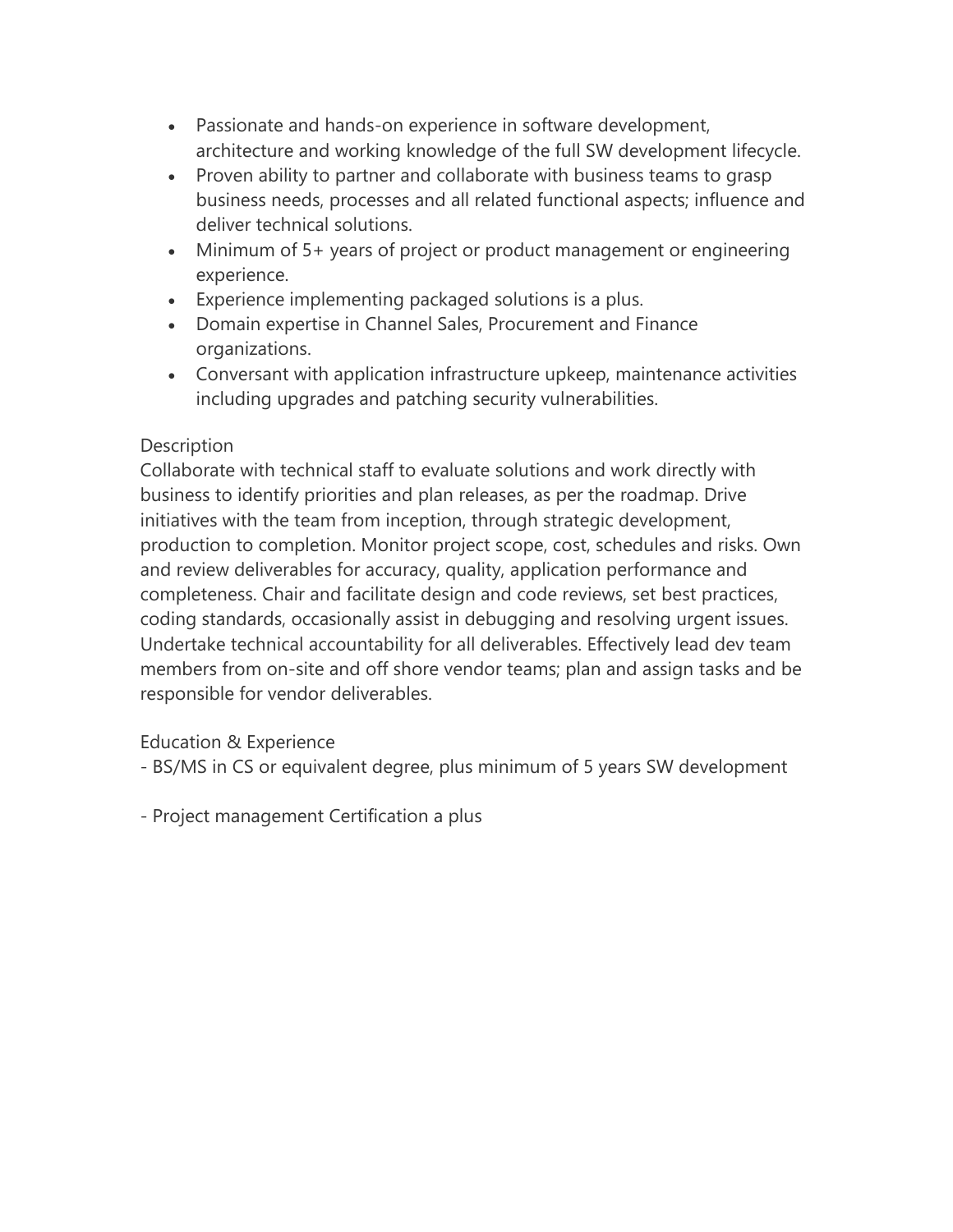# **Software Engineer - Integrations and Implementation**

Austin, Texas, United States

#### Software and Services

Software Engineer - Integrations and Implementation Austin, TX 2022

## Summary

Do you love understanding every detail of how new technologies work? Join the team that serves as Apple's nerve center, our Information Systems and Technology group. There are countless ways you'll contribute here, whether you're coordinating technology needs for product launches, designing music solutions for retail locations, or ensuring the strength of in-store Wi-Fi connections. From Apple Pay to the Apple website to our data centers around the globe, you'll help design and manage the massive systems that countless employees and customers rely on every day. You'll also build custom tools for employees, empowering them to solve complex problems on their own. Join our team, and together we'll explore all the ways to improve how Apple operates, freeing our employees to do what they do best: craft magical experiences for our customers.

Looking for an innovative and detail-oriented software engineer, skilled at developing high quality software programs and systems that meet or exceed user needs, and require minimal ongoing support. Own all technical aspects of applications including integration, implementation, architectural design, identification and remediation of technical risks/gaps, and implementation of systems. Lead efforts to customize and/or integrate packaged applications using APIs, etc. Be a solid contributor as a hands-on developer as well as manage, guide and influence fellow technical team members across regions and domains.

Key Qualifications

• 5+ years of SW development experience integrating and implementing solutions, with proficiency in SW architecture design, reliability, quality and performance.